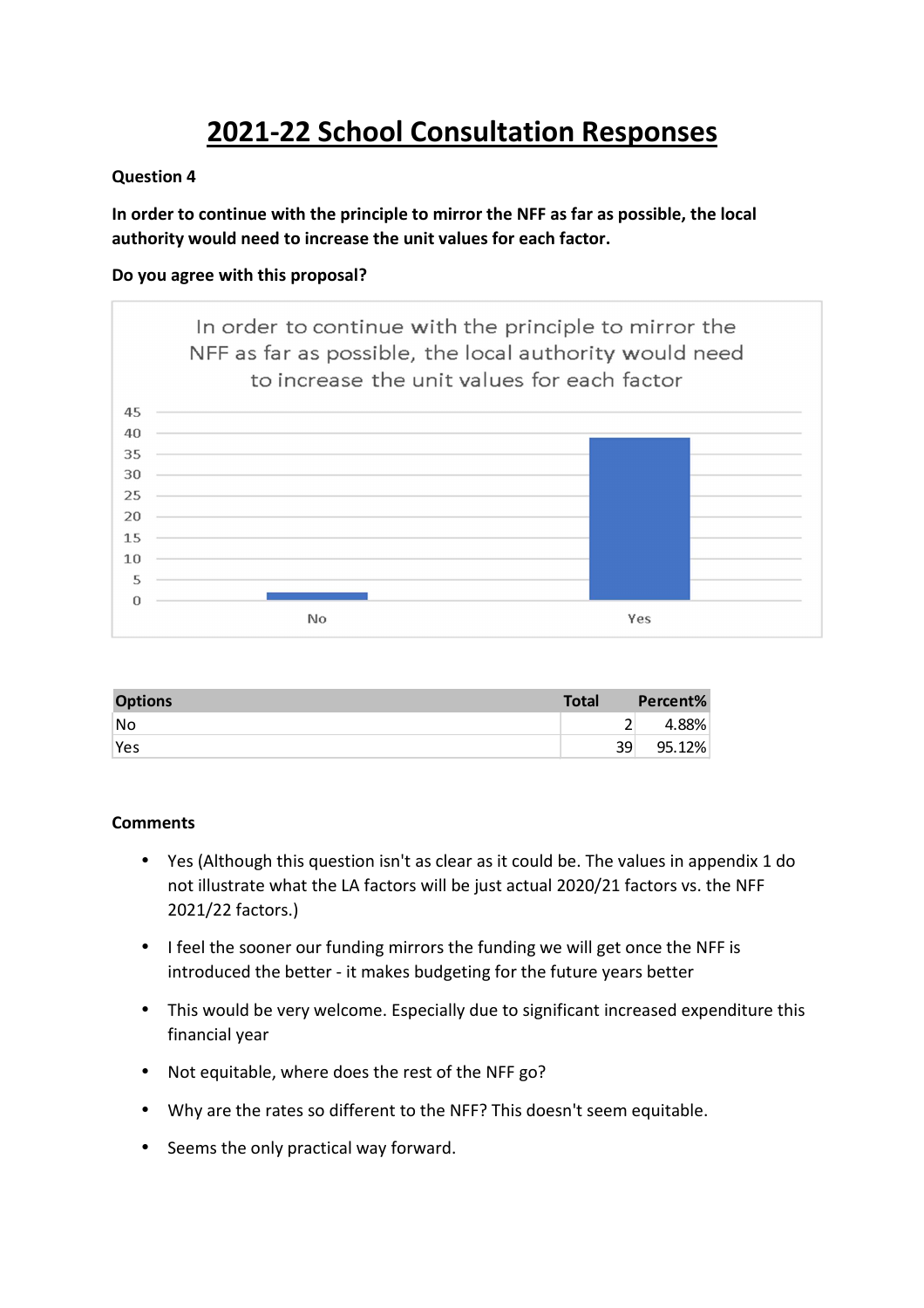## **Question 5**

**The current MFG is set at 1.84% to allow schools to receive a minimum increase above their 2019-20 baseline.** 

**For 2021-22 the local authority would need to set the MFG at between +0.5% and +2.00% (subject to affordability).** 

**Do you agree with this proposal?** 



| <b>Options</b> | <b>Total</b> | Percent% |
|----------------|--------------|----------|
| No.            |              | 2.44%    |
| Not sure       |              | 2.44%    |
| Yes            | 39           | 95.12%   |

### **Comments**

- Think the MFG should be set at a similar level to last year as this would be what most schools will have budget
- For similar reasons as above other schools shouldn't be receiving less to prop up others
- If not more.
- Seems reasonable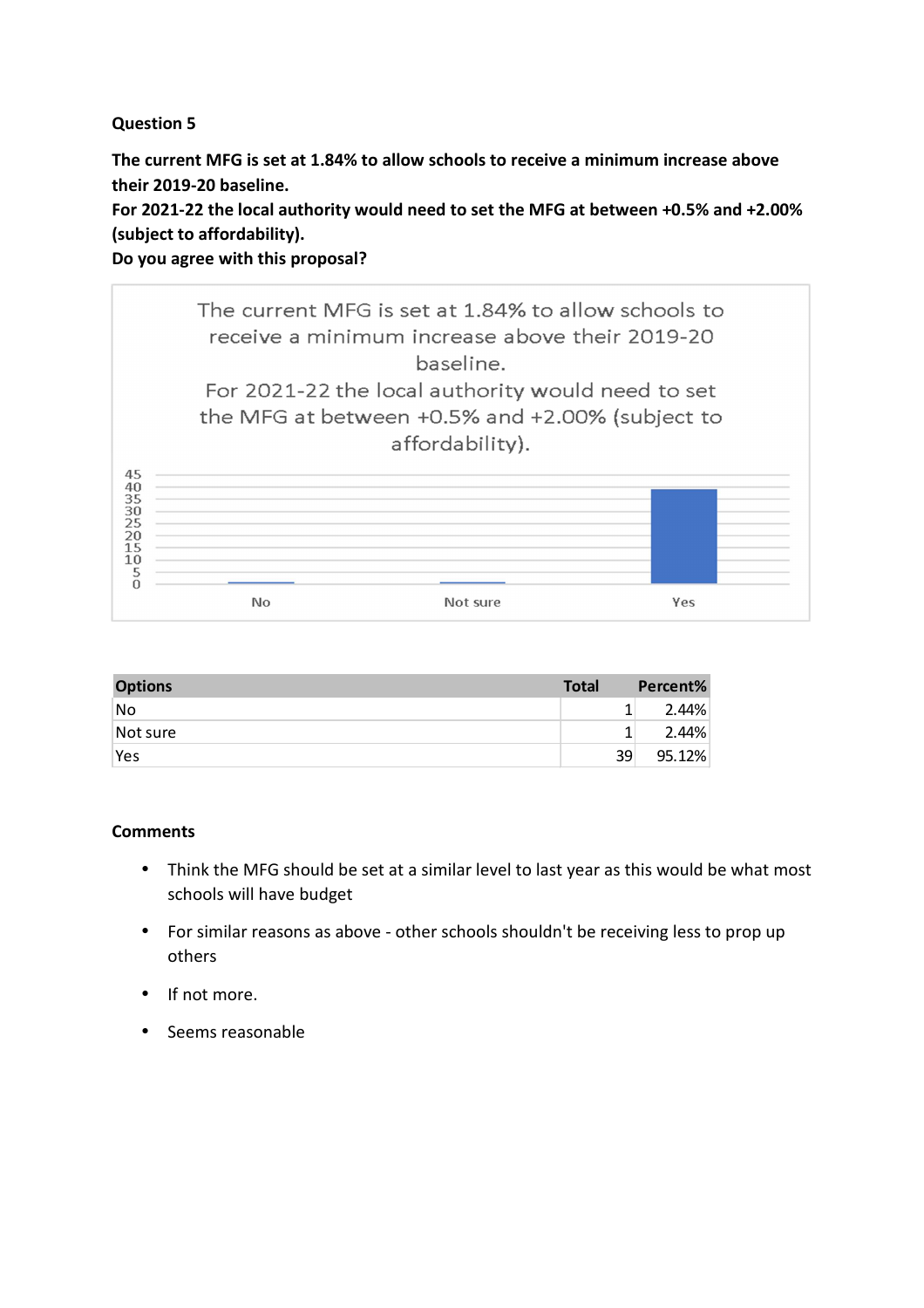# **Question 6**

**In order to make the formula affordable, a gains cap may be required for 2021-22. In consideration with Models 1 – 3 which illustrate the impact of a gains cap set at 2.80%, 2.75% and 2.6%** 





| <b>Options</b> | <b>Total</b> | Percent% |
|----------------|--------------|----------|
| No             | 13           | 31.71%   |
| Not sure       |              | 2.44%    |
| Yes            | 27           | 65.85%   |

### **Comments**

- Should be moving as far to the NFF as possible and those schools with gains is due to underfunding against NFF in previous years. I understand for affordability a cap should be included but if possible, this should be at the higher end
- It is not to fair to withhold this money from schools that have been underfunded.
- Underfunded schools should receive all of the gains they are due.
- Within a school that is suffering from a loss of pupil numbers the gains cap added to our 19/20 budget statement of over £20000 resulted in us going into deficit prior to when we had originally planned. Schools with deficit budgets will not be able to sustain an additional loss through gains cap. The detrimental impact on school budgets through the covid 19 pandemic has been astronomical and any additional funds being taken from budget allocations would be extremely financially damaging.
- This seems unfair to penalise schools when this is in fact their allocated funding.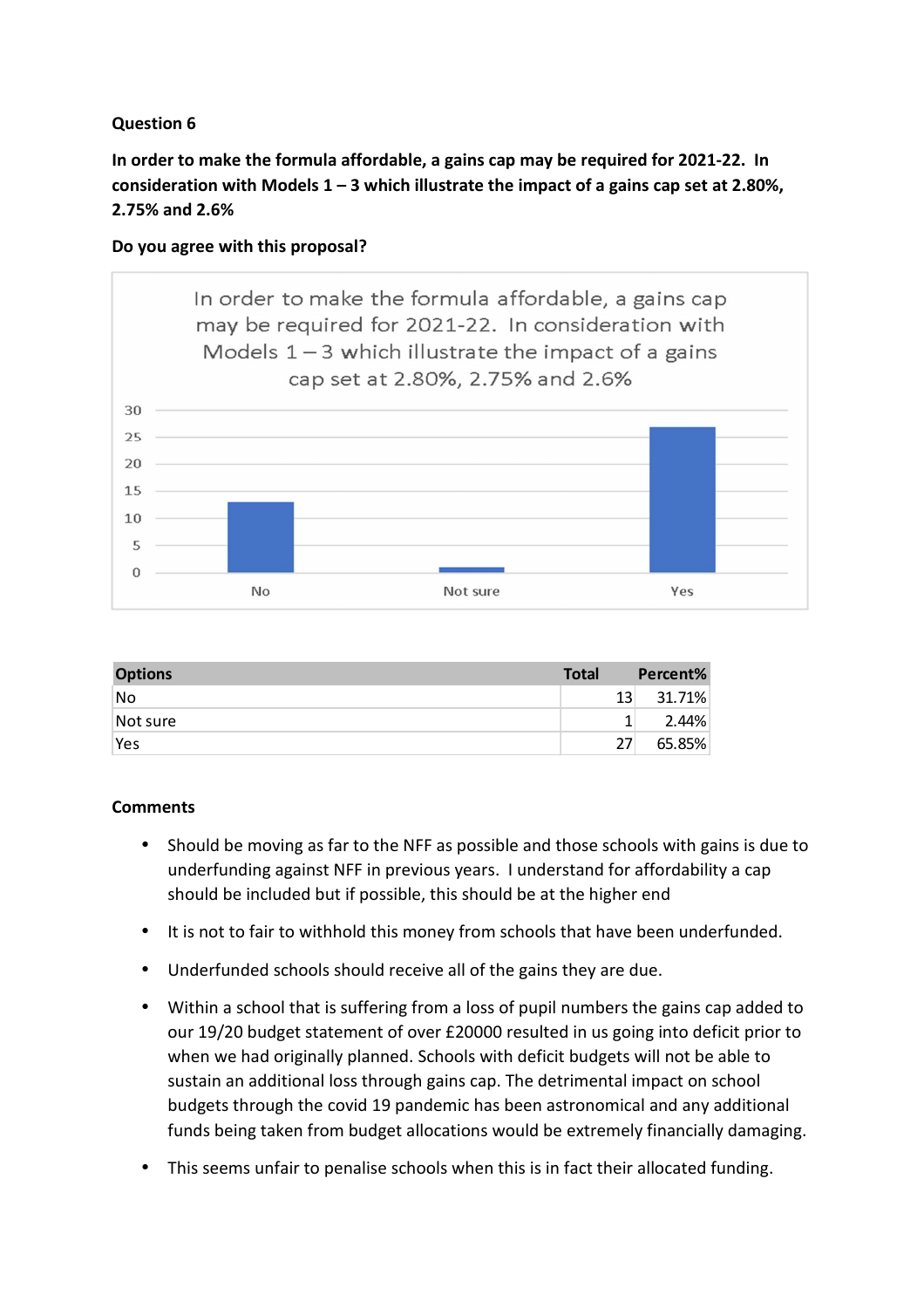- Preferably with the highest level (2.8%) being used.
- No impact on our indicative school budget.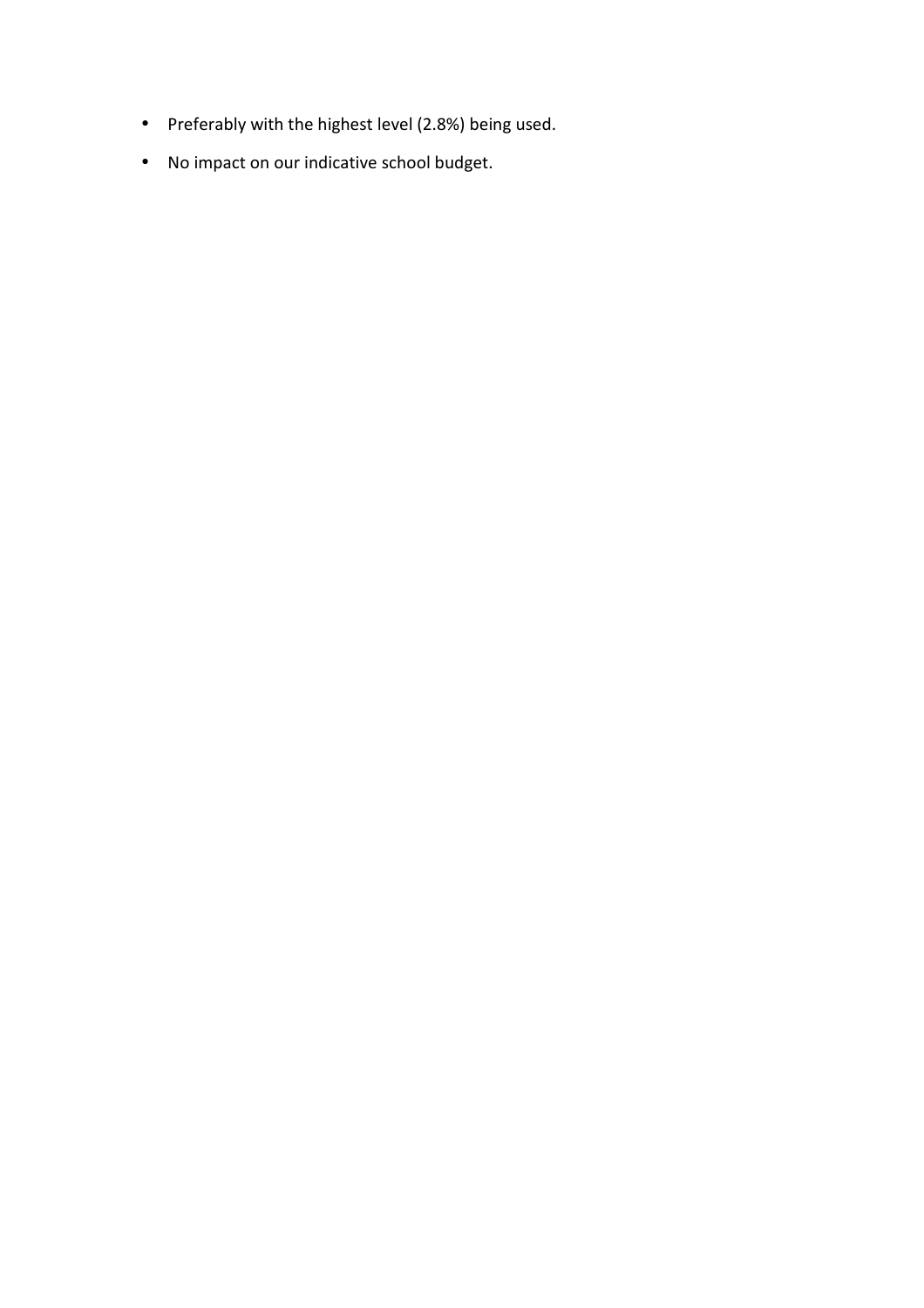# **Question 7**

# **As a representative of either a maintained primary or secondary school, do you agree to the de-delegation of the following in 2021-22?**



**Free school meals eligibility assessment** 

| <b>Options</b> | <b>Total</b> | Percent% |
|----------------|--------------|----------|
| No.            |              | 4.55%    |
| Yes            | าง           | 95.45%   |

### **Support to underperforming ethnic minority groups and bilingual learners**



| <b>Options</b> | <b>Total</b> | Percent% |
|----------------|--------------|----------|
| Not sure       |              | 4.55%    |
| Yes            |              | 95.45%   |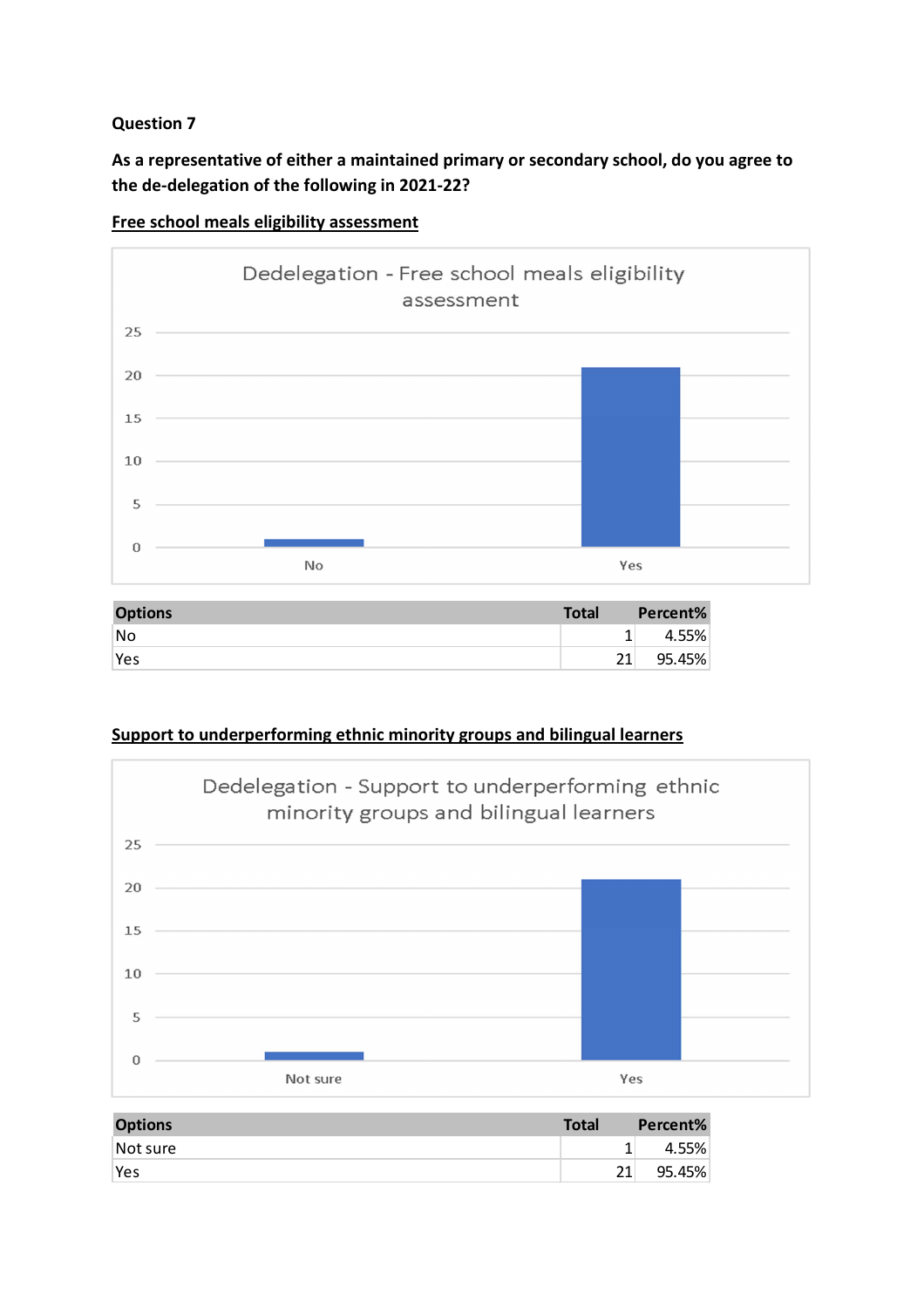• I think support for underperforming should be wider. In terms of ethnic minority groups, many perform better than white working class/deprived backgrounds. Where is this specifically addressed?



#### **Contingency for crisis communications**

| <b>Options</b> | <b>Total</b> | Percent% |
|----------------|--------------|----------|
| Not sure       |              | 4.55%    |
| Yes            |              | 95.45%   |

### **Trade Union Facilities**



| <b>Options</b> | <b>Total</b> | Percent% |
|----------------|--------------|----------|
| No.            |              | 4.55%    |
| Yes            |              | 95.45%   |